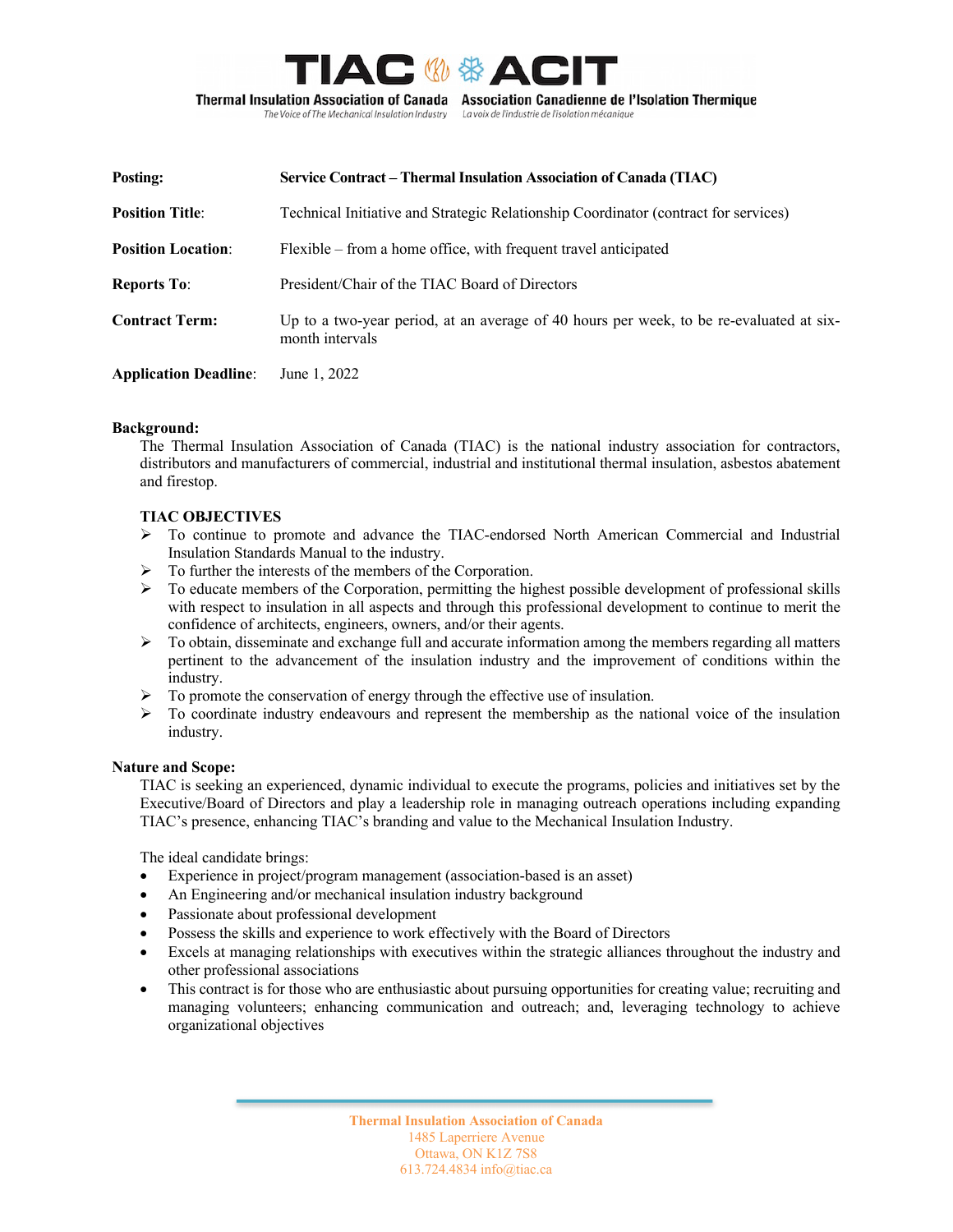

#### **Responsibilities/Duties Include:**

- *To Be the "Face" of TIAC*
- Develop an outreach strategy and identify, propose and attend events to increase the exposure of TIAC
- Government lobbying for industry advancement initiatives
- Attend industry events and initiatives where TIAC strategically needs representation and liaise with Section Chairs on required follow-up.

#### *Member Retention and Recruitment*

- Accurately promote the member benefits to the existing and potential Contractor, Distributor, Manufacturer and Associate members
- Develop offerings to expand member benefits
- Recruit new members under all categories
- Expand membership under Associate category to include Engineering firms, specifiers, related Associations, etc.

#### *Technical and North American Commercial and Industrial Insulation Standards Manual Committee Initiatives (as approved by the BOD)*

- Prepare technical presentation about mechanical insulation
- Investigate and disseminate information on new products and innovations
- Participation in regulations and specification reviews
- Continue to develop and share best practises
- Participate as TIAC representative on the North American Commercial and Industrial Insulation Standards Manual Committee
- Provide positive and constructive input in identifying and developing plates for installation practices to be included in future editions of the North American Commercial and Industrial Insulation Standards Manual
- Support the development of Canadianized content to be included in future editions of the North American Commercial and Industrial Insulation Standards Manual

#### *Energy Efficiency Promotion and Outreach*

- Investigate and propose new opportunities to promote the energy efficiency/green side of the insulation industry
- Generating content for distribution via TIAC's social media platforms and monthly eZINEs
- Identification of presentation opportunities including the hosting of Lunch  $&$  Learns
- Establishment of a webinar series including the development and recruitment of content/presenters

#### *Miscellaneous*

- Identify resources and tools required to execute the strategies
- Assist in sponsorship outreach for convention
- Assist in lead generation for TIAC Times articles/content and advertising
- Other projects/initiatives/tasks as assigned by the TIAC Board of Directors

## *Reporting*

- Monthly reports to the TIAC Board that include updates on:
	- o Project/program/activity status
	- o Timetracking breakdown with explanation
	- o Expense reporting
	- Monthly structured debriefs to the Executive that includes:
		- o Five facts
		- o Three to five successes
		- o What's working

**Thermal Insulation Association of Canada** 1485 Laperriere Avenue Ottawa, ON K1Z 7S8 613.724.4834 info@tiac.ca